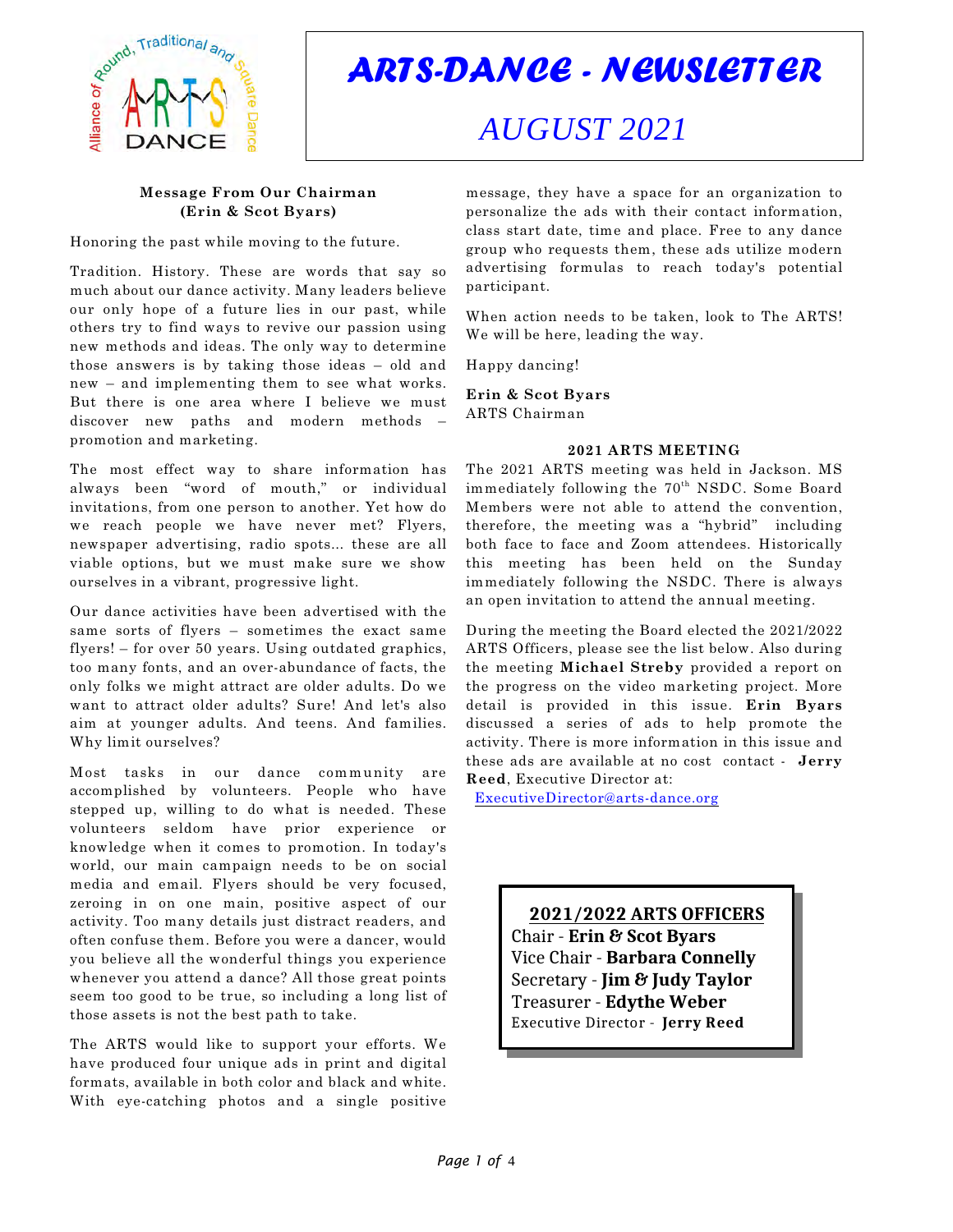# **Video Promotion Project (TV and Online)**

Online social media has proven to be an effective way distribute information. There is a large amount of square dance related video posted on You Tube and elsewhere online. A concern is that few, if any, provide information about how to find lessons, dance locations, or other information about promotion of the activity. The ARTS and others have discussed a project to produce short videos to support marketing & promotion which would be compatible to post online and for TV broadcast.

The ARTS agreed to take the lead on this project and during a recent ARTS meeting, the Board approved a budget of several thousand dollars to fund the Video Promotion Project. **Michael Streby** has agreed to take the lead for production. The plan is for the videos to be designed to provide information about why the public should learn to square dance and how to find lessons or dance locations. Work was progressing until early 2020. At that time the world wide COVID-19 pandemic struck. Among the many devastating impacts of the pandemic was a pause of work on this project,

We are pleased to report the project is now back on track and is estimated for completion later this year. The videos will be scripted to include actual health-related data and there are plans for doctors to discuss the many health benefits of dancing. **Mike Hogan** has agreed to host/narrate the video. This project has been identified as a candidate for major fund raising efforts.

Michael reports the purpose/goal of the project is to create 90-second to 2-minute videos to be posted on line. These videos would also be compatible for TV broadcast. The plan also includes paying to market to our demographic target which is 55-75-year olds. Apparently, the cost can be limited to pay only for actual downloads/views. One of the goals is to get VERY wide exposure to the videos, especially the non-dancing public. The estimate is that the project will be completed and online before the  $71<sup>st</sup>$  NSDC in June 2022.

As can be seen, this project will require considerable funding. Therefore, it has been identified as a candidate to be a "MAJOR PROJECT" for bigmoney fund raising efforts.

We ask ALL dancers, callers, cuers, and others to consider either a cash donation earmarked for this project OR one of the other donation possibilities.

If you would like to help, contact **Jerry Reed**: [ExecutiveDirector@arts-dance.org](mailto:ExecutiveDirector@arts-dance.org)

# **DANCING AND COVID-19**

The COVID-19 pandemic has devastated the entire world. The economic damage bankrupted a very large number of businesses and the damage to working people will take years to recover.

Almost all dancing in the USA stopped shortly after the pandemic hit the country. The hardest hit were Square and Contra Dancing, primarily due to the 6 foot social distance requirements. As guidelines became clear, several Round Dance clubs got back to dancing. They were able to meet the various requirements much more easily that Square and Contra clubs.

After the vaccine became widely available and more people got vaccinated the guidelines evolved until now fully-vaccinated people do not need to wear masks nor do they have to observe the 6 feet social distancing. Under the new guidelines more and more Square and Contra Dance clubs have restarted dancing. We note the  $70<sup>th</sup>$  NSDC was held in June, 2021 in Jackson, MS.

We asked the Email Contacts and others if they are dancing OR if they know of any dancing in their area. As of June 30, 2021 there have been dozens of reports of dancing from all over the USA. It seems like square dancing is re-starting. Our challenge now is to encourage dancers to return AND to encourage new dancers to join us.

We are VERY encouraged with the positive reports we are hearing. We believe dancing WILL return to normal. The challenge now is to publicize our dance events and encourage ALL dancers to rejoin the activity.

We wish you the best in your efforts to get you club back to dancing.

# **ARTS ELECTRONIC MAILING LIST**

We maintain an electronic mailing list for distribution of information to the dance community. These mailings include general or special interest topics.

We are looking for Email Tree Contacts in the following states: Alabama, Illinois, Indiana, Minnesota, Montana, Nevada, and Washington.

If you would like to help, contact **Jerry Reed**: [ExecutiveDirector@arts-dance.org](mailto:ExecutiveDirector@arts-dance.org)

> THE WAY TO GET STARTED IS TO quit talking and begin doing. Walt Disney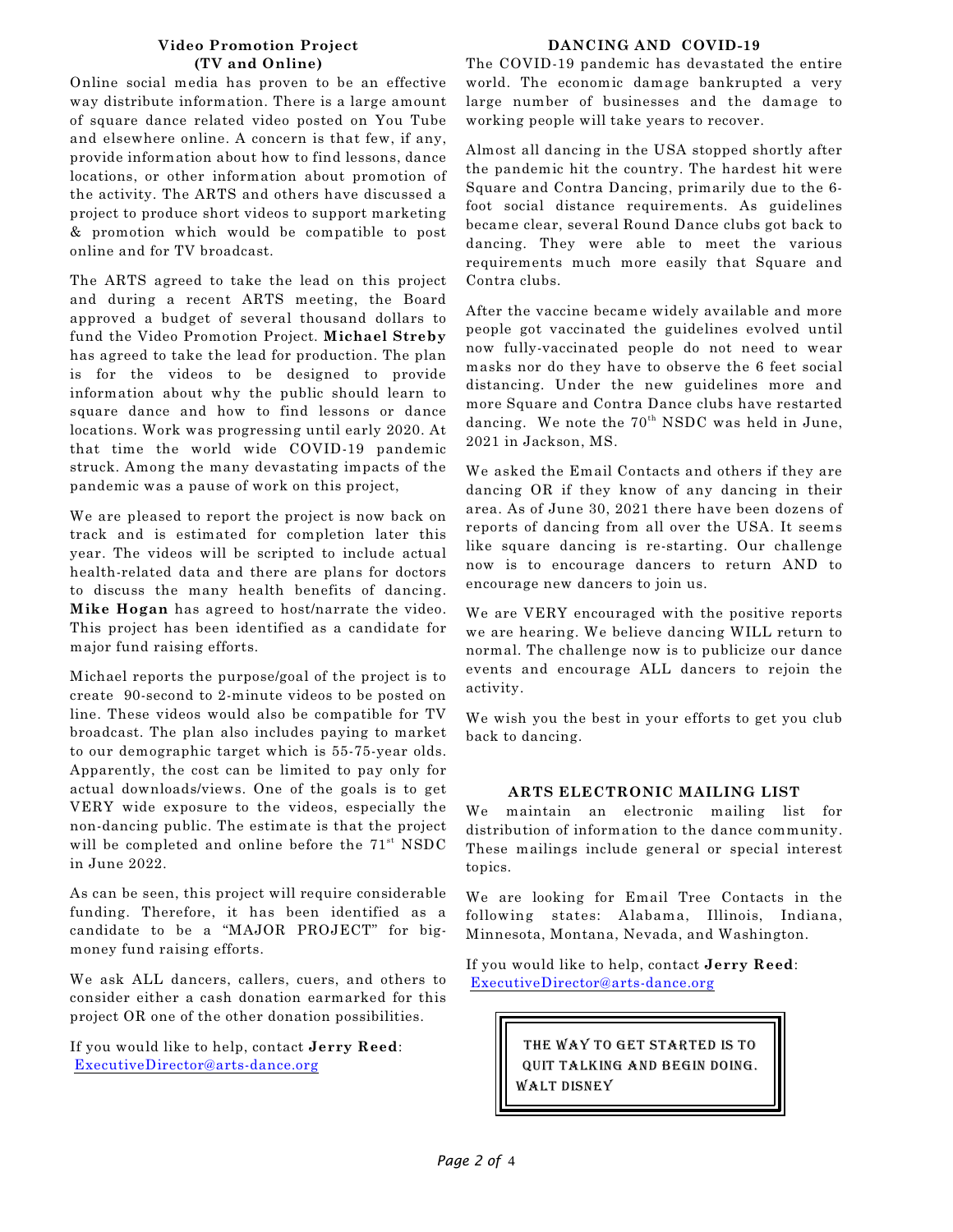#### **PROMOTION/MARKETING MATERIALS**

A major challenge, as dancing begins to re-start is to not only encourage new dancers to join us, but to also encourage existing dancers to return. A major goal of The ARTS is to provide dance clubs and others with promotion materials they can use in their marketing efforts. Several sample ads are available through the ARTS office, Email - [ExecutiveDirector@arts-dance.org](mailto:ExecutiveDirector@arts-dance.org) Please contact Jerry Reed and request the materials for use by your club as you determine is best to publicize new classes.

We provided these materials to our Email Tree contacts a few weeks ago. Our goal was to provide these materials in time for new recruitment campaigns when dancing starts again. These ads are available to ANY group free of charge.

We thank **Erin Byars** for her work to create these ads. She used a formula for advertising that was sent out by **Nasser Shukayr**. He has reviewed these ads and approves.

There are several versions of each of four ads:

1. Email version (sample) -- the sample version gives an example of how the groups information could be placed on the ad.

2. JPEGs. This version is also suitable for posting on social networks such as FaceBook

3. Print version (sample) -- this version is designed to print two half-size flyers on 8.5 x 11

4. Print version -- the 2-up print version with space for individual group information

5. Print version BW (sample) -- same as #3 in black and white

6. Print version BW -- same as #4 in black and white

Enjoy

# **REGISTRATIONS PICK UP FOR 71st NSDC®**

EVANSVILLE – Registrations for the 71st National Square Dance Convention® in Evansville, Indiana June 22-25, 2022 increased significantly during the 70th National Square Dance Convention in Jackson, Mississippi.

More than 800 people from 39 states have registered for the 71st NSDC, so much so that the convention hotel, Doubletree by Hilton, is sold out. But don't worry, there are still plenty of other hotels for dancers to stay at and enjoy the city and the convention.

The closest hotel to the Old National Events Center, where most activities will be held, is now Hyatt Place, a three-minute drive or ten-minute walk. Rooms at that hotel are going for \$149 a night and are filling up fast, so be sure to sign up now.

The next closest hotel is the Tropicana Hotel, which is located on the Ohio River. It is a four-minute drive from the Old National Events Plaza and includes a casino, two restaurants and a deli. Rooms at that location are \$169 a night.

Other hotels in the area include a Courtyard by Marriott, a Hampton Inn, a Hilton Garden Inn and a Home2Suites. Make sure your register now to get the best locations.

To register for the convention, visit 71nsdc.org. Click on register at the top of the screen to see a list of hotels available and their distance from the plaza.

Publicity Chairman:

**Bill Garrison** - [Bgarrison27@comcast.net](mailto:Bgarrison27@comcast.net) **Paula Egenolf** - [Paulaegenolf50@att.net](mailto:Paulaegenolf50@att.net)

# **DO YOU SHOP AMAZON?** *WHY NOT DONATE TO THE ARTS AT THE SAME TIME?*

The ARTS has been approved to receive donations through the Amazon Smile web site. The following are features of this donation program:

# *You shop and Amazon Donates -*

AmazonSmile donates 0.5% of the price of your eligible AmazonSmile purchases to the charitable organization of your choice.

AmazonSmile is the same Amazon you know. Same products, same prices, same service. Support The ARTS by doing your shopping at <https://smile.amazon.com>

#### **RE-IMAGE PROJECT - UPDATE**

As the dance activity deals with the world-wide COVID-19 pandemic; the "Re-Image Square Dancing" committee continues its very important work. Now that dancing has "re-started" in many areas, requests for promotion materials continue to be received. We have described the various promotion items many times in past newsletter issues. Please visit the re-image web site for more information:

<http://ReimagingSquareDance.com>

The Re-Image Committee is offering several promotion items suitable for gifts and marketing efforts. If you are interested in more information, please contact **Jim & Judy Taylor** - phone (303) 795-3278; or Email:  $\lim_{\alpha \to 0} \tan \alpha$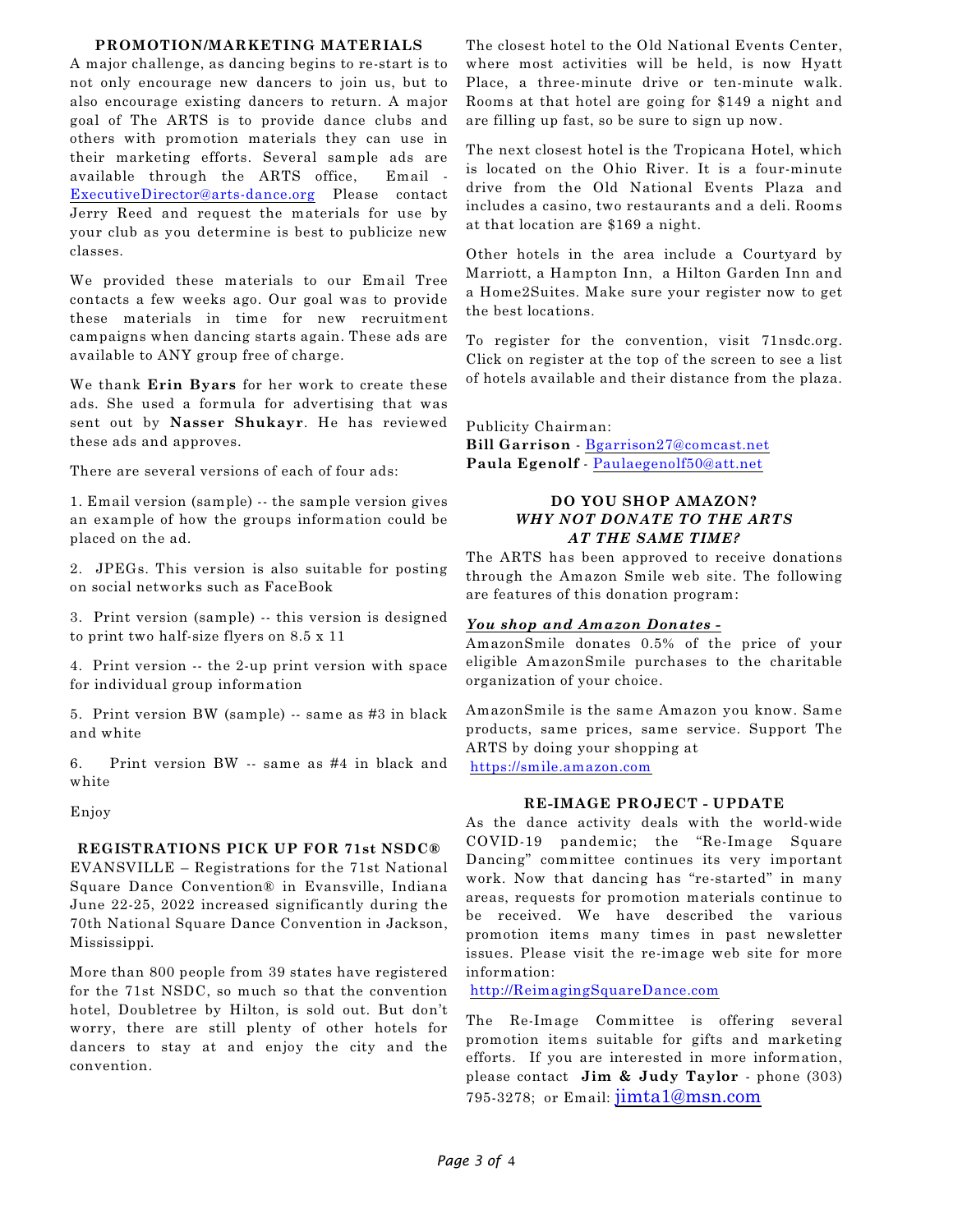#### **19th USAWEST CONVENTION POSTPONED TO 2022**

After a great deal of reflection and discussion, we have made the decision to postpone the convention to August 17-20, 2022. We are concerned that, given the continued spread of the coronavirus, travel may still be limited and large social gatherings may still be restricted in California next summer. Also, even if some dancing resumes in late spring or summer, dancers may not have enough floor time to fully participate in a three-day convention. We are grateful that our convention venue, the Handlery Hotel in San Diego's Mission Valley, has offered us the exact same contract provisions for the following year. So we will be ready for you in 2022.

If you have already registered for the convention we hope that you will rollover your convention registration to our new dates in 2022. If, for some reason, you are not able to join us in August of 2022, you may request a full refund. You will be receiving or may have already received an e-mail with more information.

If you made hotel room reservations at the Handlery for the original dates in August 2021, we will send you further information soon about cancelling and rebooking your rooms. The hotel is in the process of setting up the room block under the new dates and will give us new reservations codes shortly. We will contact all of those listed in our block as soon as we get confirmation from the hotel.

Thank you again for supporting the 19th USAWest Square Dance Convention. We do hope that you will Come for the dancing and stay for the Zoo – see San Diego in 2022!

# **LPaul & Sally Schmidt**

General Chairmen

# **Jim Maczko & Patty Wilcox**

Assistant Chairman & Pre-Registration

# **ASSISTANT EXECUTIVE DIRECTOR**

As with many non-profit organizations, the work by the administrative staff is critical to the successful continuation of our work. We are looking for a person to fill the position of Assistant Executive Director. **Jerry Reed** has been Executive Director since the organization was created in 2002. It is now time to begin the search for someone to assume this very important position when the time comes for Jerry to step down. Initially this person would function as a volunteer in the position of Assistant Executive Director. The following is the description of this position:

**"This position would be filled by a volunteer who would serve directly under the Executive Director (ED) to provide support & services to**

# **the organization as directed by the ED. The goal would be to have this person move into the position of ED at some time in the future"**

Candidates do not have to be a Member, however, it is highly recommended they be actively involved with our dance activity. The primary function of this person would be to learn the duties and responsibilities of the Executive Director with the goal of assuming the Executive Director position.

# **DANCING FACT SHEET**

Looking for information to help you promote our dance activity? The focus of the FACT SHEET is to help those who deal with the media to inform them of what the dancers know full well - this is a terrific activity with multiple benefits.

Please take a look at the Fact Sheet. Click on "Dance Fact Sheet" on the ARTS Web Site: <http://www.arts-dance.org/>

# **EDUCATION GRANT PROGRAM**

Our Educational Grant Program was established, to encourage dance organizations to conduct Educational Seminars to help inform and educate attendees about the activity and help promote ARTS-Dance. In addition to the other topics, the seminars MUST also cover who and what ARTS is and its goals and accomplishments. A Grant of up to \$200.00 (or up to 50% of the costs, whichever is less) is available to cover the costs to present a seminar. This can be a method to introduce ARTS to the dancing community, and further familiarize others with ARTS accomplishments and programs.

To apply for a grant, download and complete the Educational Grant Application, available at [www.arts-dance.org](http://www.arts-dance.org) send the completed form to ARTS Executive Director, **Jerry Reed** 4461 Stack Blvd, Apt D-231, Melbourne, FL 32901 OR Email - [ExecutiveDirector@arts-dance.org](mailto:ExecutiveDirector@arts-dance.org)

The completed application must be received at least 60 days prior to the event.

> **Do you have ideas to help promote our activity? Contact Jerry Reed**  [ExecutiveDirector@arts-dance.org](mailto:ExecutiveDirector@arts-dance.org)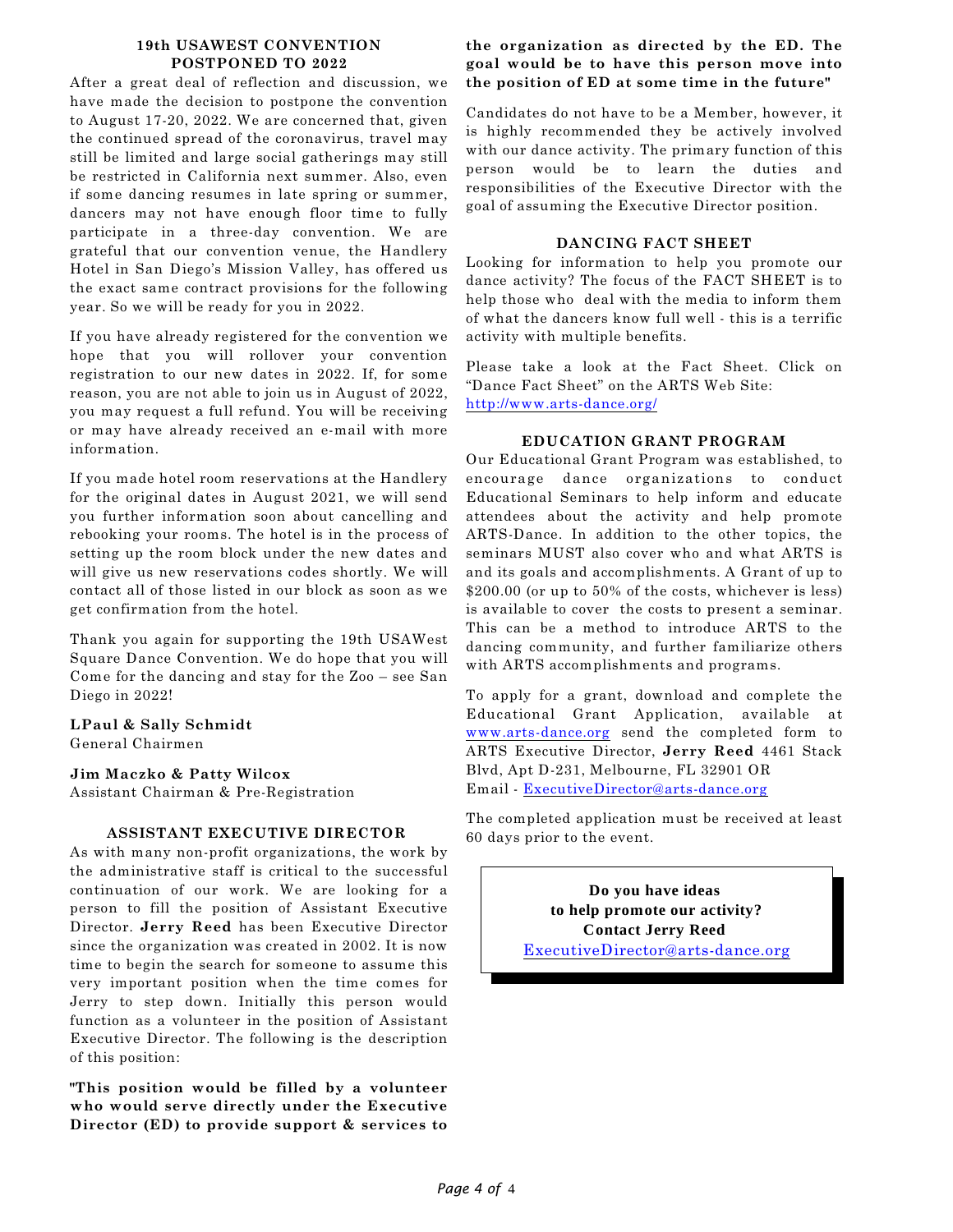

# VOLUNTEER OPPORTUNITY ARTS ASSISTANT EXECUTIVE DIRECTOR (July 2021)



# **GENERAL INFORMATION -**

The Alliance of Round , Traditional, and Square-Dance, INC (The ARTS) is a 501 © IRS Tax Exempt Corporation and is a coalition of the major dance organizations in the USA. The ten Board Member organizations are: All Join Hands Foundation, Ltd; International Association of Gay Square Dance Clubs – (IAGSDC); National Square Dance Campers Association - (NSDCA); National Executive Committee of the National Square Dance Convention - (NEC);Single Square Dancers USA - (SSDUSA); The International Association of Round Dance Teachers – (ROUNDALAB); The International Association of Square Dance Callers – (CALLERLAB); The International Organization of Contra Dance Leaders - (CONTRALAB); United Square Dancers of America – (USDA); USAWest Square Dance Convention Policy Board – (USAWest).

# **The ARTS MISSION STATEMENT -**

The ARTS mission is to generate public awareness and promote growth and acceptance of contemporary Square, Round and Traditional Folk Dance by encouraging and assisting a coalition of allied dance groups. The ARTS will provide leadership and resources necessary to create an achievable marketing program. The ARTS will encourage, promote and support healthy lifestyles through dance programs and events that provide fun and effective exercise for both mind and body, all within a unique system of social interaction.

Additional information is available on the ARTS web site: [www.arts-dance.org](http://www.arts-dance.org)

The ARTS announces the search for a volunteer to fill the position of Assistant Executive Director. The following is the description of this position:

# **"This position would be filled by a volunteer who would serve at the pleasure of the Board directly under the Executive Director and would provide support and services to the organization as directed by the Executive Director."**

Candidates do not have to be an ARTS Board Member nor closely involved with the operation of the organization. However, it is highly recommended that candidates be actively involved with our dance activity.

The primary function of this person would be to learn the duties and responsibilities of the Executive Director, a paid position. The goal is to find a person who will assume the position of Executive Director, at some future date.

Candidates should be very familiar with the dance activity. A strong familiarity with general office procedures, including electronic mail procedures, would be a definite plus.

Initial time commitment is expected to be less than 15 hours/month.

If you have questions or concerns or if you are interested, please contact:

**Jerry Reed, Executive Director** Email - [ExecutiveDirector@arts-dance.org](mailto:ExecutiveDirector@arts-dance.org) Phone - 321-794-9645 Mail - 4461 Stack Blvd, Apt D-231, Melbourne, FL 32901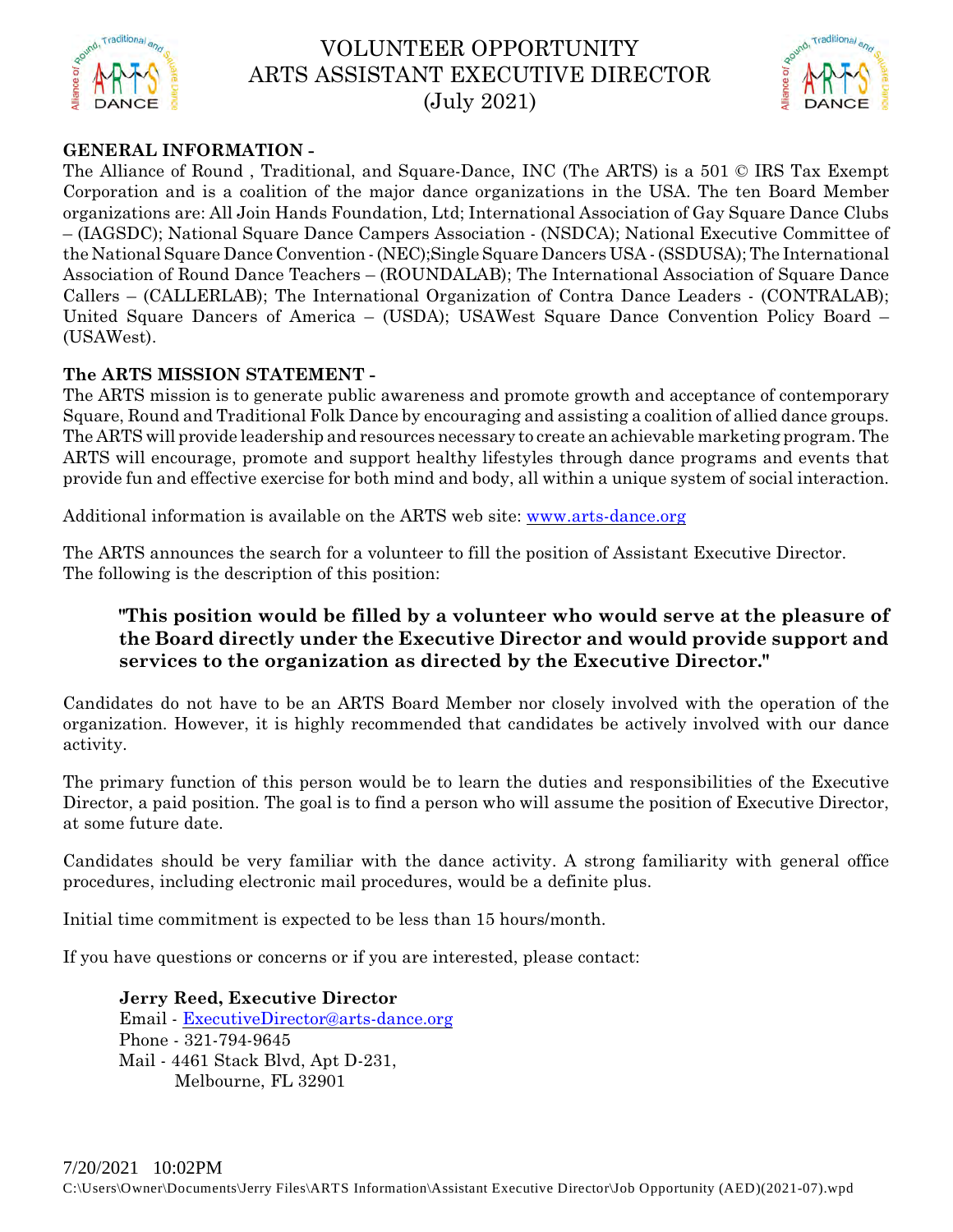



# **Description:**

A grant program, funded by ARTS-Dance (ARTS), to encourage various dance associations and organizations to conduct Educational Seminars which would inform and educate their members and attendees about various topics related to the activity and help promote ARTS-Dance. In addition to the other topics, the seminars MUST also cover who and what ARTS is, its purposes, goals, and accomplishments

# **Who would be eligible:**

Any square, round, contra, clogging, or folk dance organization willing to present a program which includes explaining ARTS and its function in the dance community.

# **Review Committee:**

The officers of ARTS-Dance will review the applications and determine whether they qualify for an education grant.

# **Terms:**

The associations, organizations, or dance promoters can apply for an educational grant for up to \$200.00 (or up to 50% of the costs, whichever is less) to cover the costs to present a seminar which includes a session explaining ARTS, its history, accomplishments, and current and future programs. This session can be a method to introduce ARTS to the dancing community who are not aware of ARTS, and further familiarize others with ARTS accomplishments and programs. A sign-in list of attendees must be circulated at the session, and if 10 or more attend, the session would qualify for a grant. If there are less than 10 attendees, the organization would not qualify for funds. Any consideration would be subject to availability of funds.

An organization shall be eligible for this Grant provided it has not received an ARTS Grant for a period of at least three years prior to the date of the proposed qualifying Seminar/Event.

# **What can the money be used for:**

- 1) Convention center or meeting room costs
- 2) Presenter or leader expenses and costs
- 3) Promotion or advertising of session
- 4) General promotion of ARTS

# **How to apply for the grant:**

The leaders must complete the Educational Grant Form, which can be obtained from any ARTS officer or can be printed from the ARTS-Dance web site: www.arts-dance.org. The application must be submitted to the ARTS Executive Director at: 4461 Stack Blvd, Apt D-231, Melbourne, FL 32901, or Email: **ExecutiveDirector@arts-dance.org** and must be received at least 60 days prior to the event. An estimate of expenses must be completed on the application. After review, ARTS will notify the applicant if they qualify for the grant.

# **Payment:**

After the Educational Seminar is completed, a final Completion Report must be submitted to the ARTS Executive Director within 60 days showing actual costs associated with the session along with a copy of the list of attendees. A brief outline of the topics covered in the session should be included. Please list the name of the organization to whom the payment is to be made along with the appropriate mailing address. Any consideration would be subject to availability of funds.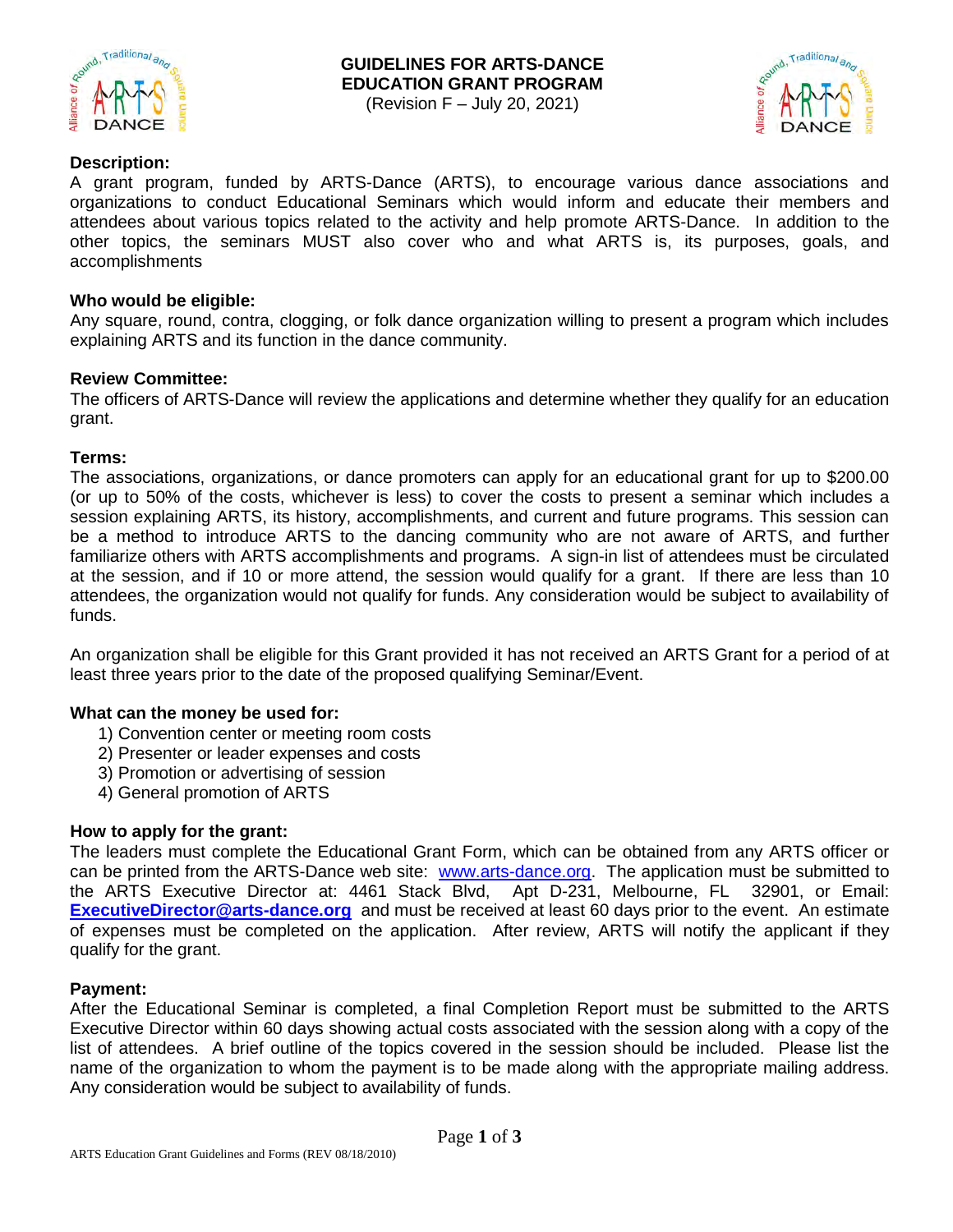# **APPLICATION FOR ARTS-DANCE EDUCATION GRANT**

The ARTS-Dance Education Grant is funded by ARTS-Dance(ARTS), to encourage various dance associations and organizations to conduct Educational Seminars which will inform and educate their members and attendees about various topics related to the activity and help promote ARTS-Dance. In addition to the other topics, the seminars would cover who and what ARTS is, its purposes, goals and accomplishments. During the event the sponsor is expected to give out the Dancing Fact Sheet and be able to use just that portion of the PowerPoint presentation that is useful to your situation.

# *Submission must be at least 60 days prior to the event.*

# **Organization applying for grant:**

| Name                                    |  |  |
|-----------------------------------------|--|--|
| <b>Mailing Address</b>                  |  |  |
| City/St/Zip                             |  |  |
| Phone & Email                           |  |  |
| Affiliated Dance Organization (If Any): |  |  |

#### **Officers of organization applying for grant**

| <b>OFFICER</b>    | <b>NAME</b> | Phone | Email |
|-------------------|-------------|-------|-------|
| President         |             |       |       |
| Vice<br>President |             |       |       |
| Secretary         |             |       |       |
| Treasurer         |             |       |       |

#### **Seminar or Event Description:**

Please describe the Seminar or event you plan to sponsor. Explain when and where it will be held including location and time allotted. Tell the general purpose of the gathering and what will be covered at the event. Explain in some detail the topics you intend to cover regarding ARTS and who will present the ARTS information. (Use additional paper as needed)

DATE of Seminar or Event:

**DESCRIPTION** 

# **Estimated Expenses:** (To be reimbursed 50% up to \$200.00)

| Cost                                                      | <b>Facility Rent</b> | Staff fee | Advertising | *Other |
|-----------------------------------------------------------|----------------------|-----------|-------------|--------|
| Estimated                                                 |                      |           |             |        |
| $\mathbf{I}$ $\ast$ Discoversion of the Other Francesco . |                      |           |             |        |

Please explain Other Expenses:

# **Submit Completed Application to:**

ARTS Executive Director, 4461 Stack Blvd, Apt D-231, Melbourne, FL 32901 (Email: ExecutiveDirector@arts-dance.org)

#### *Submission must be at least 60 days prior to the event.*

*Within 60 days after the event the Completion Report must be submitted with actual expenses associated with the event, along with a list of attendees and a brief outline of the topics covered*.